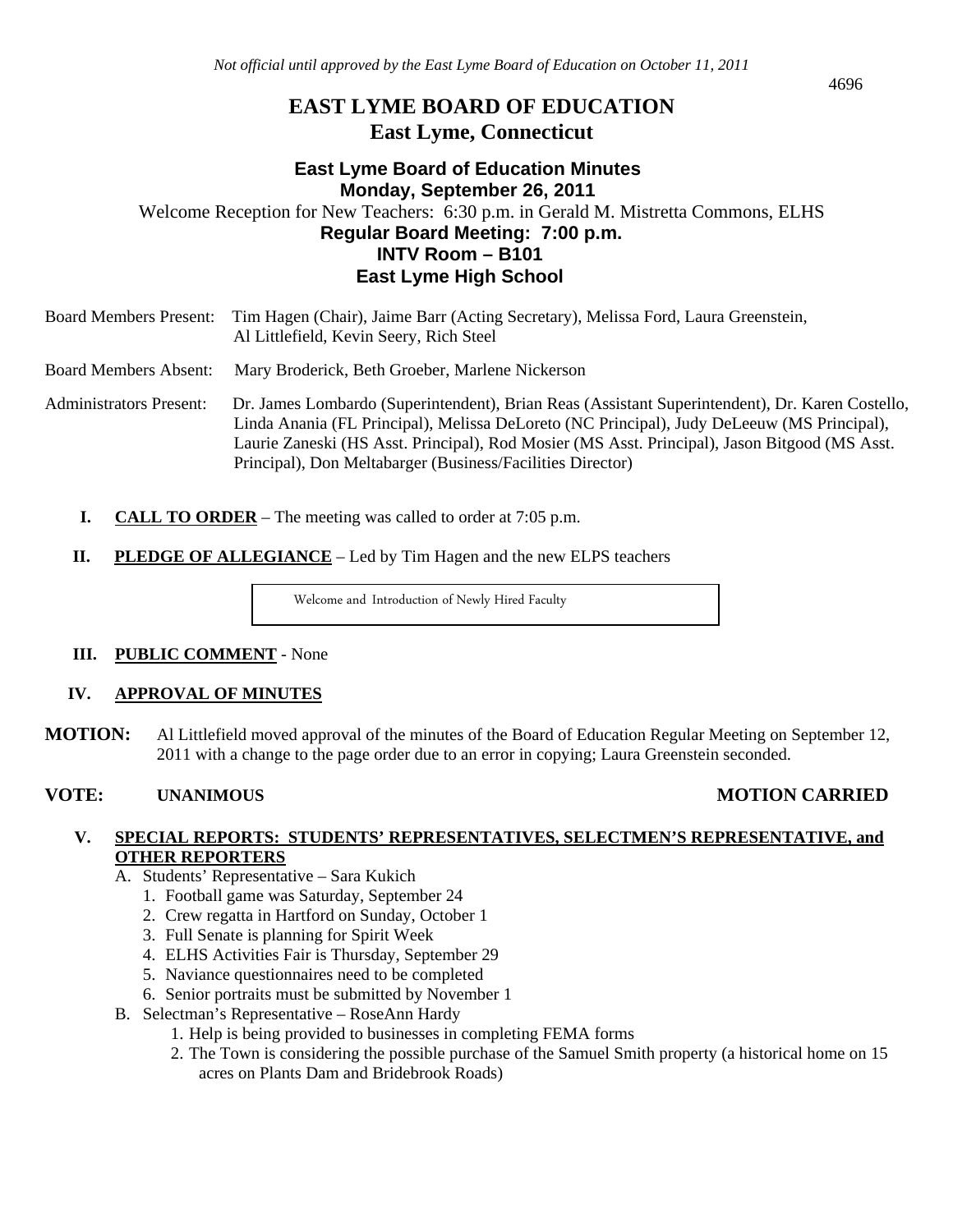- D. Salem Board of Education Representative Stephen Buck
	- 1. School began late with much enthusiasm and energy
	- 2. New boilers installed
	- 3. Building projects are primarily code projects
	- 4. Interest in EL BOE decision re: adjustment to 2010-2011 school calendar
- E. Other Reporters None

#### **VI. CONSENT AGENDA**

**MOTION:** Melissa Ford moved approval of the Consent Agenda as presented (VI.A. Proposed Out-of-Country Field Trip to Bermuda 5/19/12 – 5/24/12, HS; B. Proposed Donation to NCS from Bob's Discount Furniture in the Amount of \$2,500.00) as presented; Al Littlefield seconded.

#### **VOTE: UNANIMOUS MOTION CARRIED**

#### **VII. DISCUSSION/ACTION ITEMS**

- A. Finance/Facilities/Community
	- 1. Discussion/action re: Proposed 2011-2012 ELPS Calendar Adjustment to Make Up Days Lost Following Board discussion on September 12, Dr. Lombardo extended a second invitation to parents and staff for calendar feedback as follows: Option 1 - hold school on November 23 and on February 22, 23 and 24 and Option 2 - hold school on February 21, 22, 23 and 24. Parents, staff and the East Lyme Teachers' Association agreed Option 1 was the best option. Discussion ensued.
- **MOTION:** Kevin Seery moved approval of the proposed 2011-2012 ELPS Calendar adjustment to include holding a half day of school on November 23 and full days on February 22, 23 and 24; Melissa Ford seconded.

#### **VOTE: UNANIMOUS MOTION CARRIED**

- 2. Discussion/action re; Proposed 2011-2012 ELPS Tuition Rate for Out-of-District Students Attending ELPS Dr. Lombardo recommended the 2011-2012 tuition rate for out-of-district students attending ELPS be set at \$13,177.00. Tuition rates were calculated based on the revised Board approved calculation of per student tuition = (budget-transportation+debt)/enrollment. Based on the new formula, the calculated per student rate is \$13,177, as compared with \$13,433 per the 5% annual increase. The rate was met with approval by the FFO Committee on September 12, 2011 and is seen as an indicator that the new formula is a preferable way to assess tuition costs.
- **MOTION:** Kevin Seery moved to approve the proposed 2011-2012 ELPS tuition rate be set at \$13,177.00 for out-of-district students attending ELPS, excluding Salem students attending East Lyme High School, as presented; Rich Steel seconded.

#### **VOTE: UNANIMOUS MOTION CARRIED**

- 3. Discussion/action re: Proposed FY 12 ELPS Budget Transfers in the Amount of \$22,782.42 Dr. Lombardo recommended budget transfers in the amount of \$22,782.42 to reallocate budget amounts to cover special education renovations at East Lyme Middle School and renovations to Room A208 at East Lyme High School. The budget transfers were reviewed by the FFO Committee on September 12, 2011.
- **MOTION:** Kevin Seery moved to approve the proposed FY 12 ELPS Budget Transfers in the amount of \$22,782.42, as presented; Rich Steel seconded.

**VOTE: UNANIMOUS MOTION CARRIED**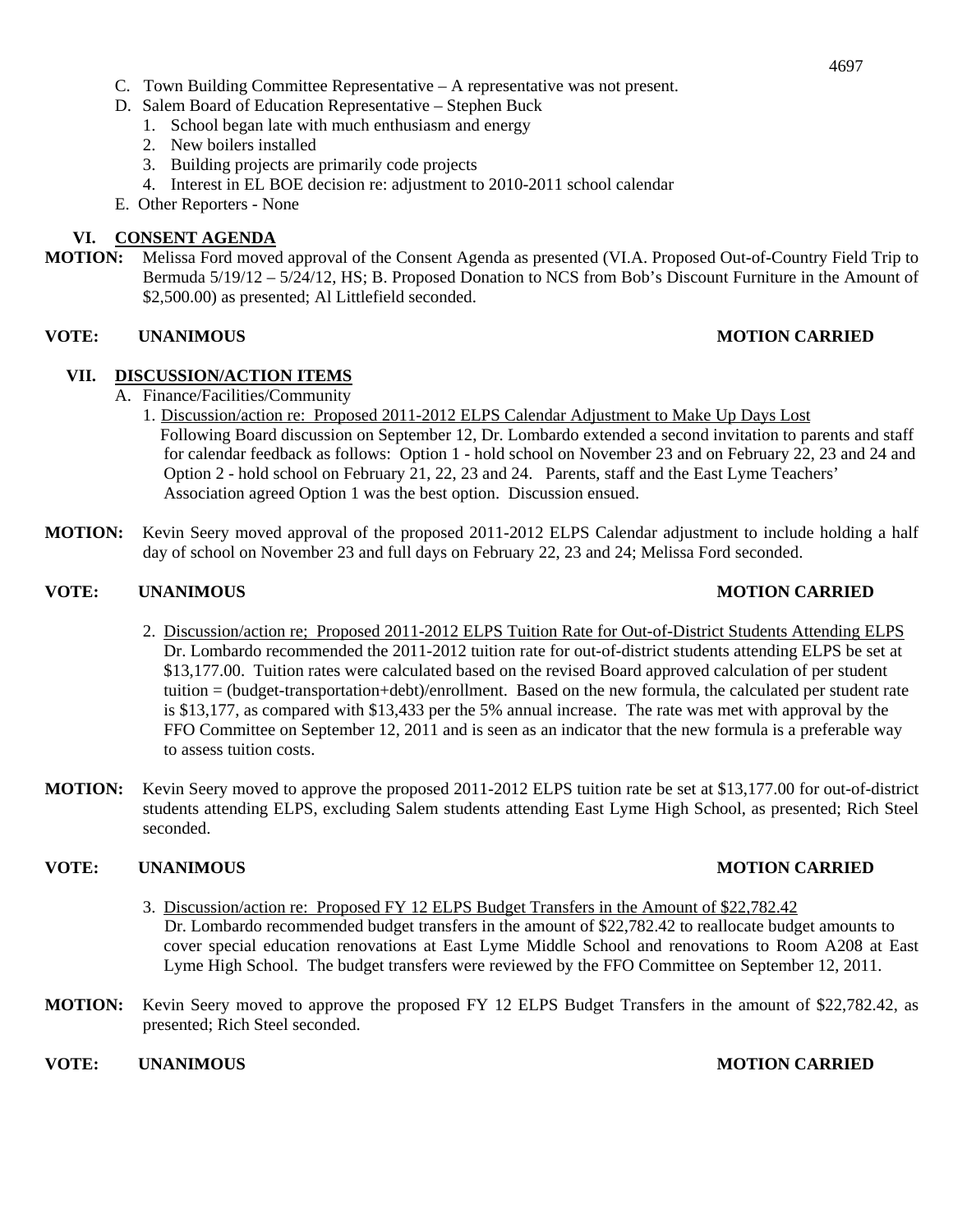### B. Instruction

1. Discussion/action re: Superintendent's Proposed Goals and Priorities for 2011-2012

Dr. Lombardo provided a PowerPoint presentation of the proposed 2011-2012 district goals. The following proposed goals were established as a result of several collective meetings with staff, community members and Board of Education members:

#### 1) **Ensure an Engaging and Challenging Program is Provided for All Students**

- Communicate and implement the adopted ELPS Vision and Long Range District Improvement Plan
- Nurture "global connectedness"
- Implement technology purchase and instructional plan
- Support Coastal Connections program
- Plan for full-day kindergarten

#### 2) **Ensure that Each Child is Supported by Caring Adults**

- Engage the greater East Lyme community to support students
- Implement ELPS Communications Plan recommendations
- Communicate transition enhancements between all educational levels
	- Pre-school to elementary
	- Elementary to middle school
	- Middle School to high school
	- High school to post-secondary work and education

#### 3) **Ensure that All Children Learn in a Safe and Healthy School Environment and Acquire the Sensibilities to Live a Safe and Healthy Life**

- Update the ELPS Crisis Plan
- Develop facilities improvement plan
- Present EL Athletic Complex project for referendum
- Implement revised ELPS bullying procedures
- Address use of alcohol and drugs by EL youth

# 4) **Ensure that Students are Supported by the Best Leadership and Work Practices**

- Nurture the professional growth of all District staff
- Adopt and implement revised administrator supervision plan
- Begin process of revising teacher supervision plan

In fulfilling all District goals and priorities, Dr. Lombardo noted that we will engage and develop appropriate partnerships with the greater East Lyme community; consider the time and resource impact of any new initiative; and explore ways to use appropriate and emerging technologies for effective and efficient implementation.

**MOTION:** Jaime Barr moved to approve the proposed 2011-2012 ELPS District Goals and Priorities as presented; Al Littlefield seconded.

# **VOTE: UNANIMOUS MOTION CARRIED**

- C. Personnel
- D. Policy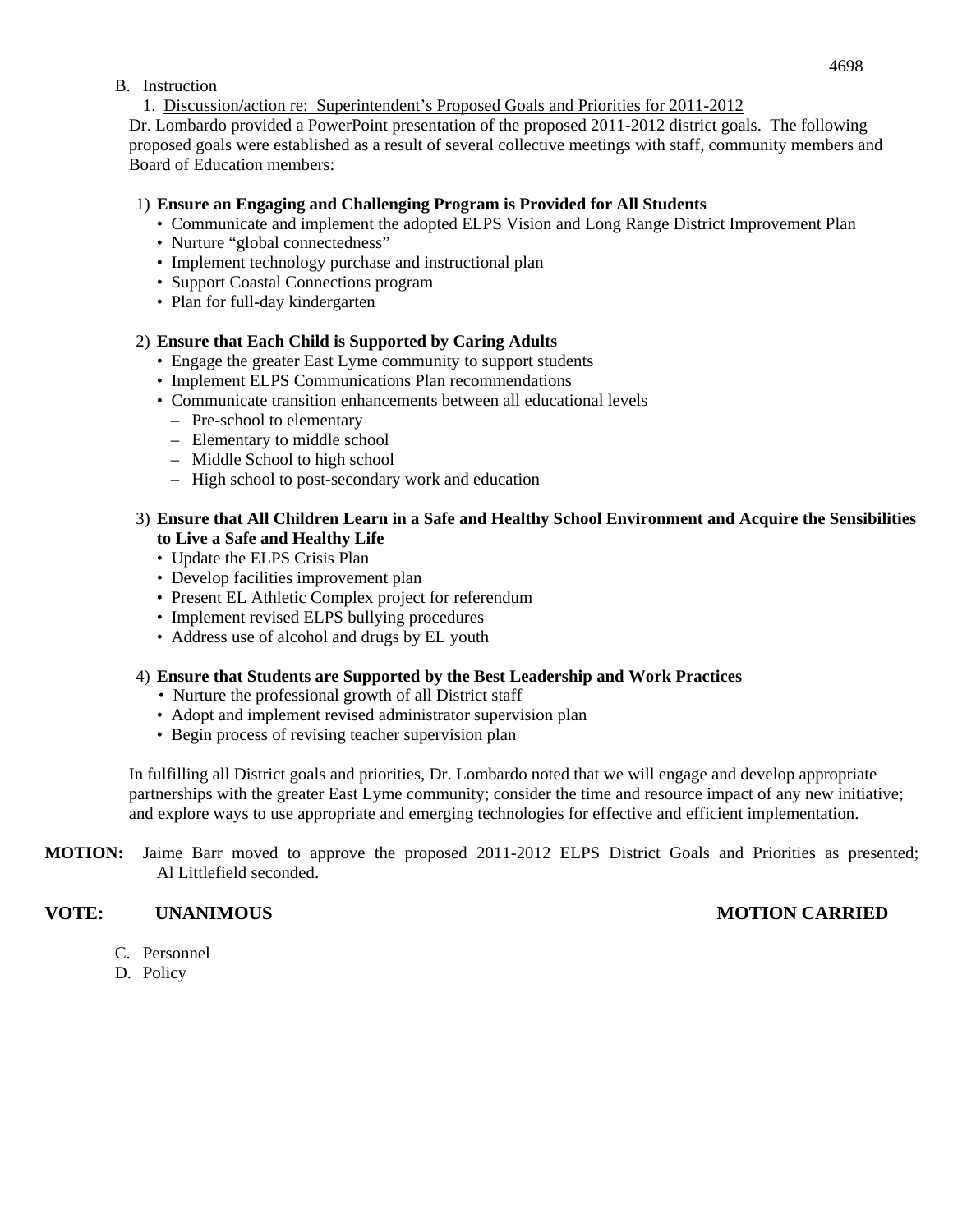# E. Other

1. Discussion/action re: East Lyme Board of Education Proposed Goals and Priorities for 2011-2012 At the September 12, 2011 meeting, the full Board brainstormed and discussed possible goals for the 2011- 2012 year. More detailed discussion occurred during AAA and FFO Committee meetings and committees identified specific, measurable and attainable goals, keeping priorities in focus. Tim Hagen presented Draft 2 of the EL BOE 2011-2012 Goals. Discussion ensued and the Board amended the document to add #5 as follows:

# **East Lyme Board of Education 2011-2012 Goals**

Draft Version 2 (Amended 9/26/11)

## **1. BOE Development**

- Develop and implement a new BOE member orientation program
- Board members will have direct and continuous development through CABE related activities and educational sessions and mentors including an orientation program with the ELPS Attorney

#### **2. Cooperative Agreement**

 Lay the foundational work in preparation for the upcoming expiration and (likely) renewal of the Cooperative Agreement between Salem and East Lyme, including drawing in community involvement and participation

# **3. The BOE will support the ELPS Mission Statement and Long Range Plan**

- Assess programs evaluations against the Mission Statement and Long Range Plan during regular meetings
- Align the Superintendent goals and evaluation process with the Mission Statement and Long Range Plan
- Develop and conduct a public outreach campaign that will educate the community and solicit their participation and ownership of the vision for the ELPS

# **4. Curriculum Development**

- Further define and implement the BOE's role and responsibilities in Curriculum Development for the district
- Understand the district's goals for curriculum development and monitor progress through the year

# **5. Policy Development**

- Implement, assess and review the implementation and progress of the new policy subcommittee of the **BOE**
- **MOTION:** Kevin Seery moved to adopt Draft Version 2 of the East Lyme Board of Education Goals for 2011-2012 as amended (see above); Melissa Ford seconded.

# **VOTE: UNANIMOUS MOTION CARRIED**

# **VIII. ADMINISTRATION REPORTS**

- A. Superintendent of Schools Dr. James Lombardo had no report.
- B. Assistant Superintendent for Special Education and Pupil Personnel Mr. Brian Reas
	- Special Education budget is on track
	- Mr. Reas has met with the Salem Director of Special Programs to discuss transition, etc.
	- A UCFS Core Coordinator will meet with some of our guidance counselors
	- The Wellness Committee is planning a wellness fair for staff with more info to follow
	- The first ELPS newsletter of the school year is forthcoming
	- School open houses are underway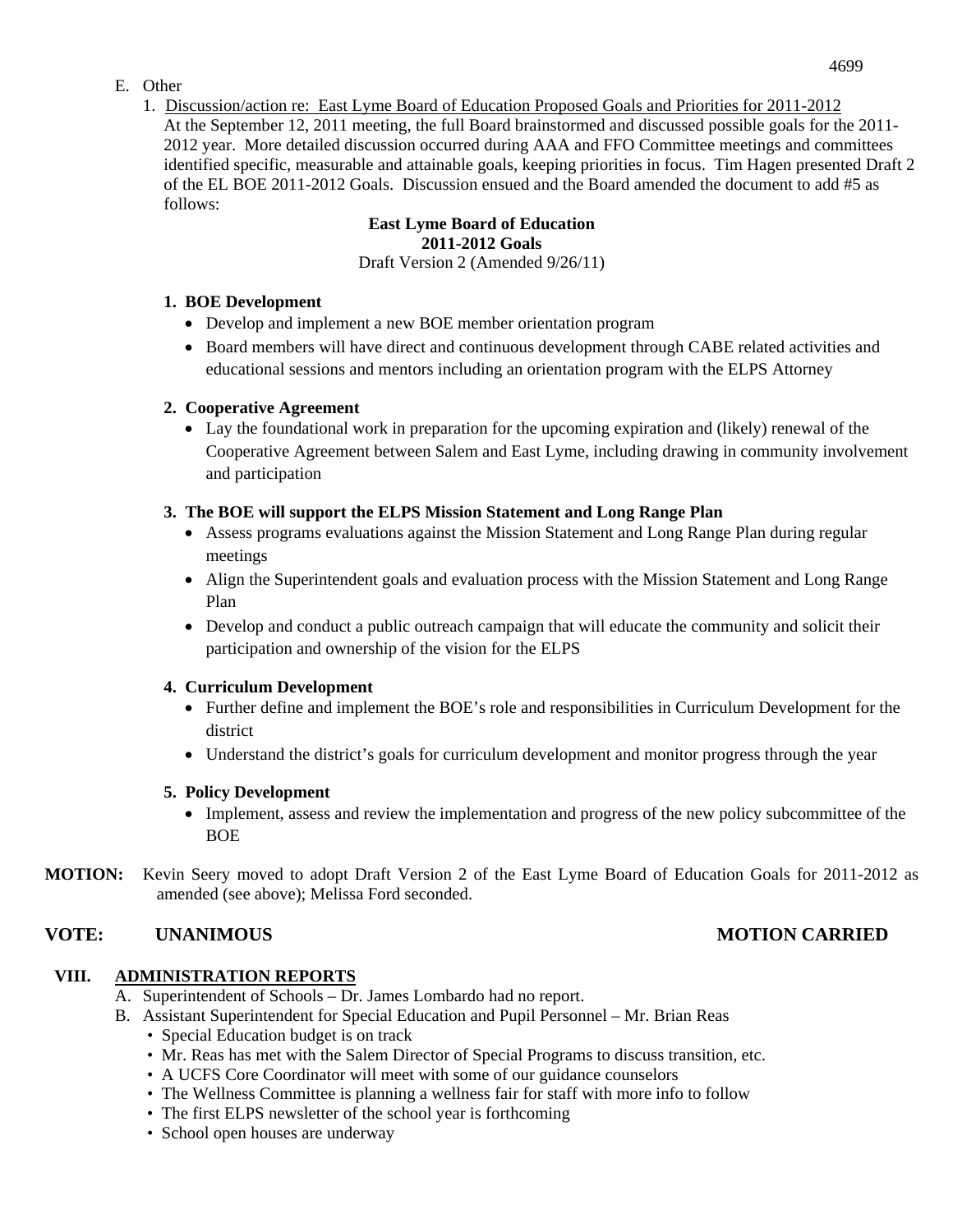- 4700
- C. Business/Facilities Director Don Meltabarger
	- A tour of the HS culinary arts lab will be held on October 11 in conjunction with the regular Board meeting
	- HS music wing wall project is going forward
	- HS baseball field renovation project is going forward
	- EMCOR is converting the burners from heating oil to natural gas at ELMS and HA
	- The HA LEARN wing roof replacement project is near completion
	- Heating oil prices are coming down and the district plans to lock-in soon
	- Grub and skunk issues are being dealt with at the HS football field

#### **IX. COMMITTEE REPORTS**

- A. AAA Committee Meeting Minutes of September 12, 2011
- B. FFO Committee Meeting Minutes of September 12, 2011
- C. Policy Committee The committee will meet before the first board meeting of every month at 6:00 p.m.

# **X. COMMUNICATIONS**

#### **XI. NOTICES**

- A. Notice of the following staffing changes:
	- 1. Appointments
		- Phyllis Berger, 0.5 Instructional Aide, FL, 9/13/11
		- Shelby Birch, 0.2 After School Aide, NC,  $9/6/11$
		- Tiffany Bucko, 1.0 Elementary Long Term Substitute Teacher, HA, 9/16/11 on or about 11/9/11
		- Loralyn Burdick, 0.45 School Aide, FL, 9/6/11
		- Paul Ciccone, 0.5 Technology Education Long Term Substitute Teacher, MS, 9/19/11 TBD
		- Abigail Hancock, 0.35 After School Aide, FL, 9/6/11
		- Heather Hurley, 0.33 Instructional Aide, DW @ HA, 9/19/11
		- Jaclyn Mathieu, 1.0 Instructional Aide, HA, 9/26/11
		- Genevieve Pasutto, 0.45 School Aide, FL, 9/6/11
		- Shealie Peno, 0.35 After School Aide, FL,  $9/6/11$
		- Kelly Piper 0.75 Special Education Long-Term Substitute Teacher, FL, 9/16/11 on or about 11/18/11
		- John Rudker, 1.0 Instructional Aide, DW @ HS, 9/19/11
		- Stephanie Sexton, 0.5 FTE Instructional Aide, DW @ MS, 9/12/11
		- Laura Tiffany, 0.25 Special Education Long-Term Substitute Teacher, FL, 8/25/11 TBD
	- 2. Reassignments
		- Chris Majchrzak, from 1.0 Instructional Aide to 1.0 Teaching Assistant, DW @ MS, 9/6/11
	- 3. Increases/Reductions
		- Karen Pierce, reduction from 0.85 to 0.6 School Aide, FL, 9/19/11
		- Ann Pritchard, increase from 0.5 to 0.66 Instructional Aide, FL,  $9/12/11$
		- Norine Tripp, increase from 0.5 to 0.66 Instructional Aide, FL,  $9/12/11$
	- 4. Resignations
		- Shana Spector, 0.30 School Aide, FL,  $9/14/11$
- B. Notice of the following out of state field trips/athletic competitions:
	- 1. FL students to Big E, Springfield, MA on Friday, 9/30/11
	- 2. ELHS students to Mt. Monadnock, Jaffrey, NY on Wednesday, 10/5/11
	- 3. ELHS students to the Boston Museum of Science, Boston, MA on Friday, 10/21/11
	- 4. ELHS students to the Annual All Latin Carol Sing, Providence, RI on Monday, 12/5/11

# **XII. BOARD COMMENTS/FUTURE AGENDA ITEMS**

#### A. Board Comments

- 1. Revisit adult education opportunities Rich Steel
- 2. EL BOE qualified for Level 1 CABE Recognition Award Tim Hagen
- 3. 2011 CABE/CAPSS Convention, November 18-19, 2011 at Mystic Marriott Hotel, Groton Tim Hagen